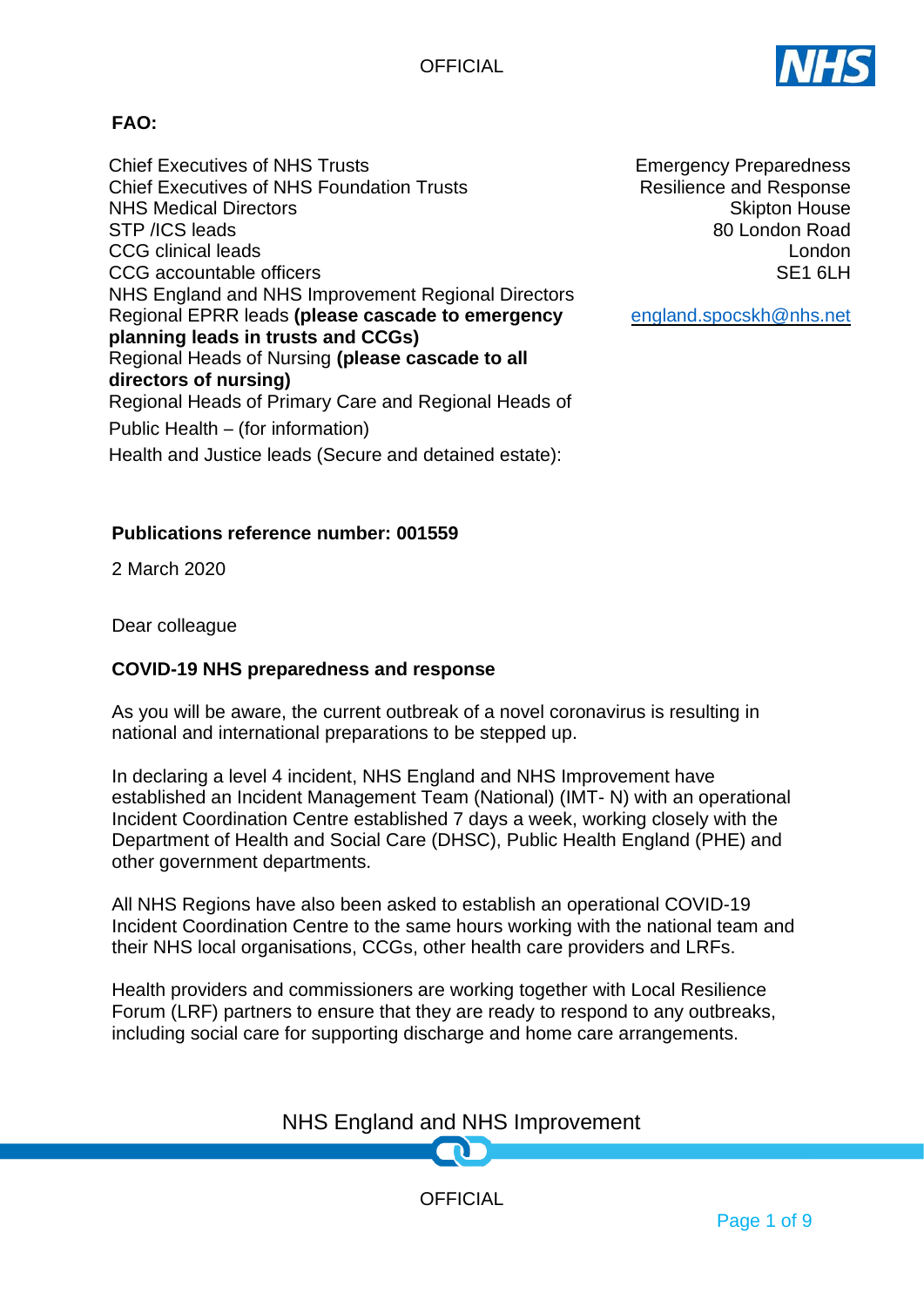This letter covers what is required of NHS organisations and includes annexes detailing a new requirement to establish case detection for intensive care admissions, and guidance on the decontamination of an NHS 111 coronavirus pod. We have also separately asked NHS laboratories to commence working up the PHE approved protocol test to further increase the available testing capacity for COVID-19.

To date COVID-19 has been managed as a high consequence infectious disease through our specialist centres so we could learn as much as possible about the virus and course of the illness. It is now appropriate to begin to manage some patients within wider infectious disease units and, in due course if the number of cases continues to grow, we will need to use all acute units, for example through the cohorting of patients.

Therefore, in light of the continued spread of the virus in multiple countries and the impact on health and social care we are asking all NHS organisations, following Joint Emergency Services Interoperability Principles (JESIP), to establish a COVID-19 Incident Management Team led by your Accountable Emergency Officer (AEO).

### **For all NHS organisations the AEO** should**:**

- Establish an Incident Management Team functioning 7 days a week
- Have a single point of contact available 24/7 for liaison and coordination for all COVID-19 patient management, alerts, referrals and tracking. This is particularly important for receiving and acting on COVID-19 test results and should be available to NHSE/I regional teams, PHE, CCGs and local providers.
- Ensure the organisation has processes in place to ensure timely returns of any information needed nationally including situation reporting (SitReps). Ensure appropriate senior representation is available to join any NHS England and NHS Improvement regional teleconferences that may be called to brief on the situation.
- Ensure that all arrangements for the management of infectious disease patients, specifically those with COVID-19 are known and understood throughout the organisation (including fit testing training, Personal Protective Equipment (PPE) refresher training, and hand wash training/refresher).
- Ensure that any guidance issued by PHE and NHS England and NHS Improvement is cascaded to all your relevant staff recognising the evolving incident and frequent changes (in and out of hours arrangements should be in place). Engage with staff side organisations to support changes in working practices, risk management and staff information and safety.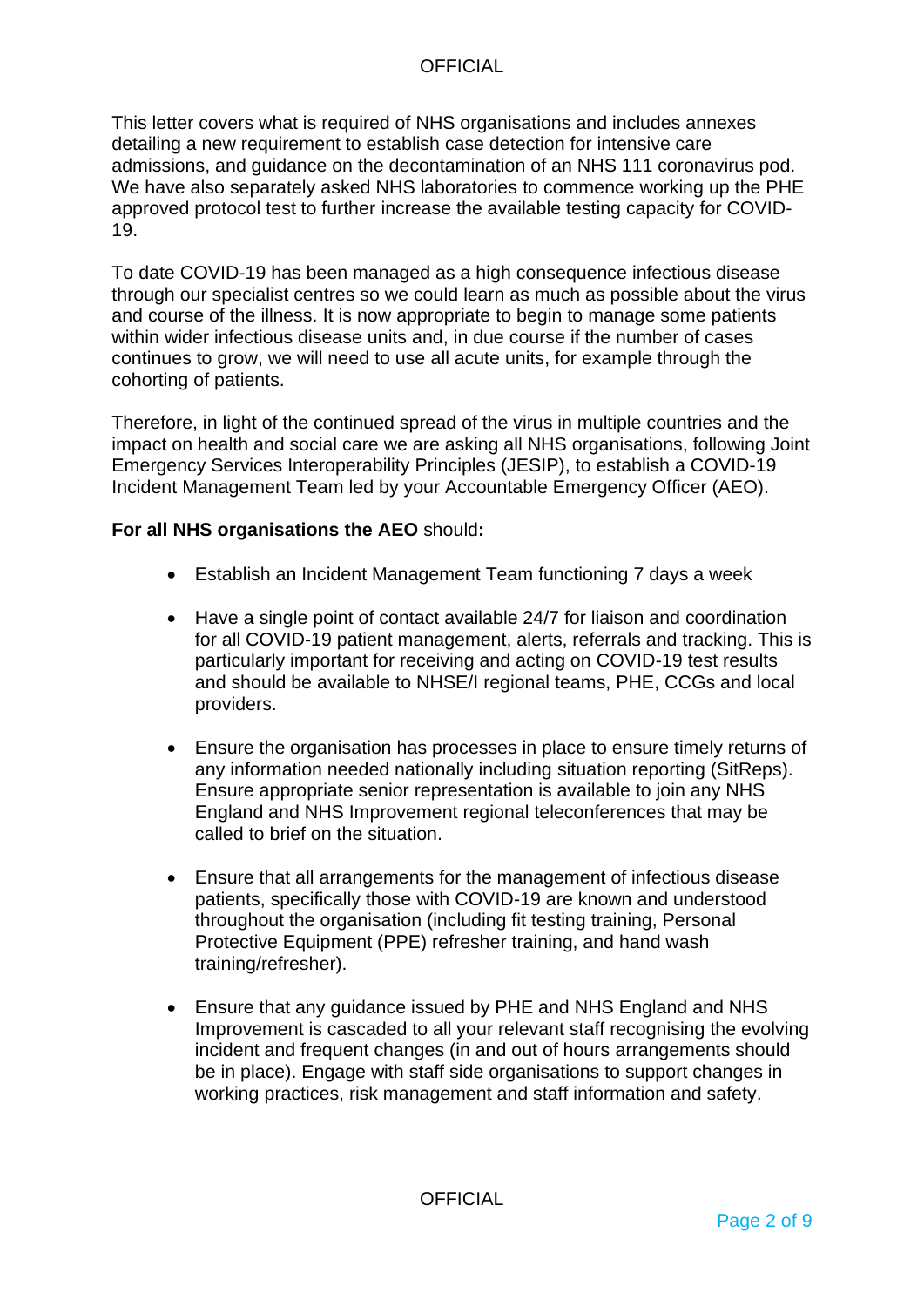- Ensure that your procurement and materials management teams have processes in place for the close monitoring and control of PPE, medical devices and other clinical consumables required to support your response, and that staff are aware of processes for ordering additional product and identifying suitable alternatives where necessary.
- Ensure local stock levels are maintained at levels proportionate to anticipated short term demand, underpinned by regular replenishment from normal supply routes and NHS Supply Chain. Medicines, medical devices and clinical consumables should not be stockpiled by organisations or patients as this may put a strain on the supply chain and exacerbate any potential shortages. These stocks are being monitored daily, with additional stock being ordered where necessary.
- Review business continuity arrangements to ensure that you can maintain business critical services.
- Ensure that you cooperate with the Local Resilience Forum (LRF) and Local Health Resilience Partnerships (LHRPs) to review and align arrangements within the area.
- With your LRF, review your organisation's plans against the infectious disease reasonable worst-case scenario.
- Engage with your social care partners and ensure that they are ready to locally manage their residents that may be impacted and that they have infection prevention control measures in place, and their staff are aware of how to maintain these measures.
- Review mutual aid agreements with other care providers including specialist, private and voluntary agency providers.
- Ensure that any member of staff, including bank staff and sub-contractors, who has to be physically present at an NHS facility to carry out their duties, receives full pay for any period in which they are required to self-isolate as a result of public health advice.
- Notify your local NHS England and NHS Improvement Emergency Preparedness Resilience and Response (EPRR) lead of any current or scheduled works or operational changes currently affecting service delivery within your organisation.
- Refresh business continuity plans for the maintenance of essential services.

**Acute care providers** are also asked to: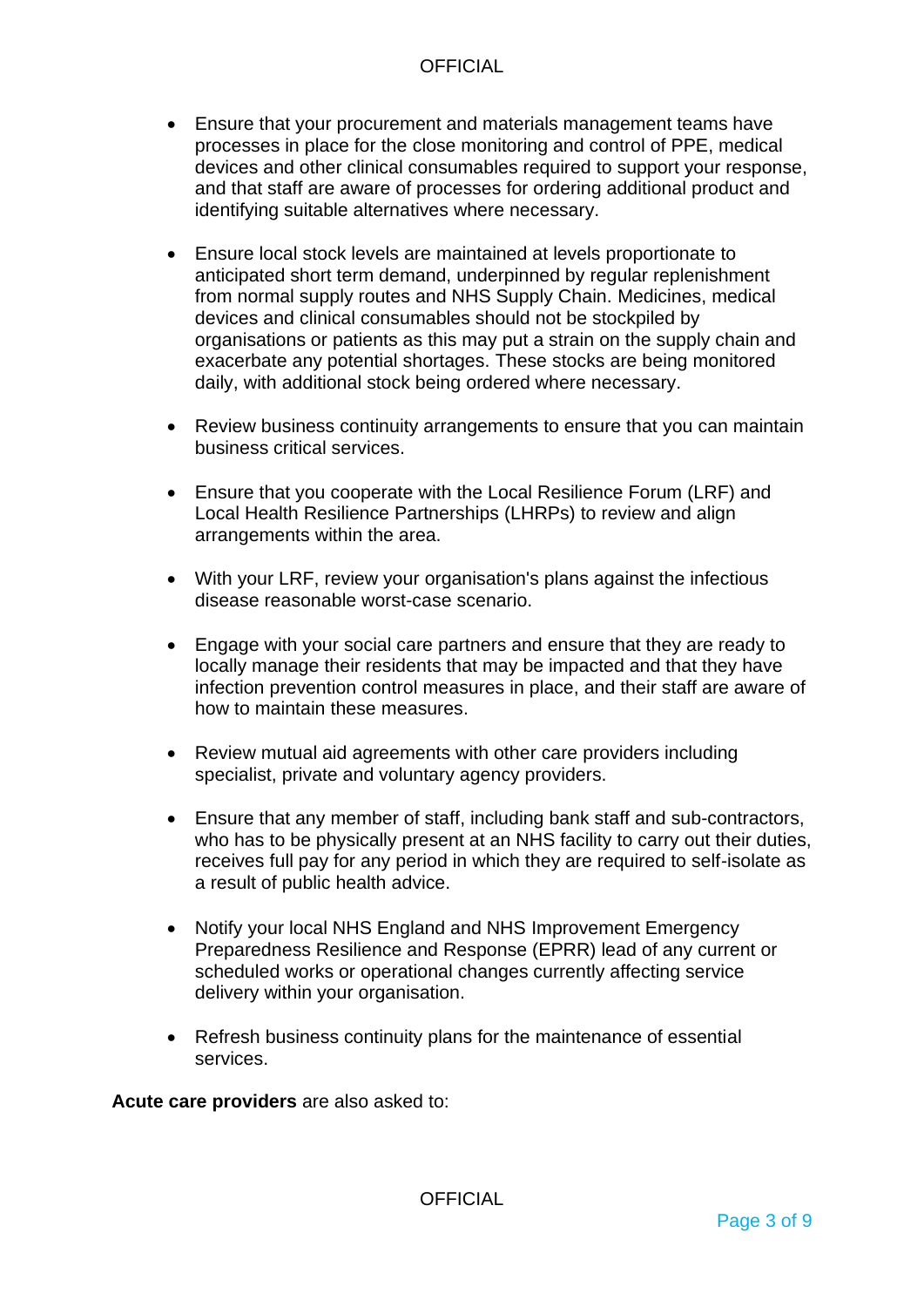- Review all pathways, specifically those in 'medicine' that support those with respiratory illness and consider the impact that a possible surge in medical patients might have on services and stocks.
- Clearly identify how your organisation will implement the sequence of segregation of clinical areas (in Emergency Departments (ED), wards, critical care) and diagnostic and intervention suites to support the continued response in the event of a significant escalation in COVID-19 cases.
- Assume that they will need to look after COVID-19 cases in due course so will need to ensure support services are in place to facilitate this and identified areas are, or can be modified to, provide a cohorting model of infectious disease care.
- Review your critical care and high dependency capacity and consider how you could increase capacity and the impact of doing so.
- Where possible, consider implementing alternative models such as remote consultations for those patients who can be supported at home and review arrangements to support vulnerable individuals in alternative settings, including in the community.
- All Intensive Care Units and Severe Respiratory Failure (ECMO) centres should commence case detection (please see Annex A).

### **Ambulance trusts** are also asked to:

- Ensure resilient arrangements are in place to support the safe transfer of COVID-19 positive patients to designated facilities 24/7.
- Implement arrangements to support/deliver [the case transfer framework.](https://www.england.nhs.uk/wp-content/uploads/2020/02/coronavirus-briefing-ambulance.pdf)

### **Community and mental health providers** are also asked to:

- Review arrangements for the management of patients that are ill within the community and ensure that all staff have appropriate awareness of infection prevention control measures in community settings.
- Ensure plans are in place to support the medium and long term psychosocial support required by individuals, communities and staff.
- Where possible, consider implementing alternative models such as remote consultations for those patients who can be supported at home and review arrangements to support vulnerable individuals in alternative settings, including in the community.

### **Secure and detained estate** are asked to: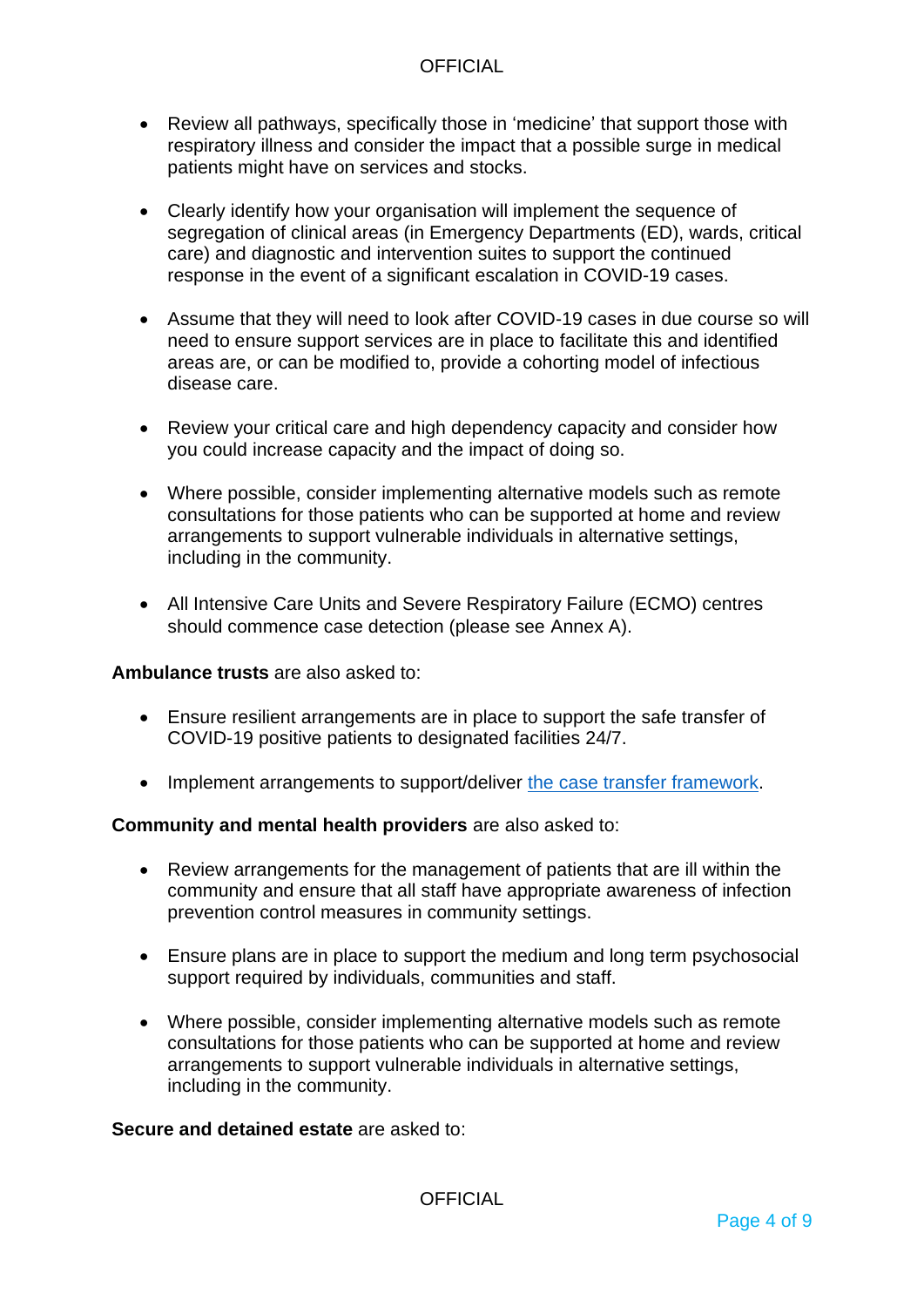- Ensure they follow approved PHE guidelines for healthcare staff in secure and detained premises.
- Review current infection control practice to ensure they have achieved a state of preparedness in the event of COVID-19 infection outbreak.
- Adhere to wider PHE guidance in relation to staff presenting in work as unwell and ensure all staff are aware and adhere to said guidance.
- Ensure engagement with the estate managers (Governors and Directors) to support and secure immediate isolation procedures as appropriate in and across establishments.

### **Sustainability and Transformation Partnerships/Integrated Care Systems, Clinical Commissioning Groups and Commissioning Support Units** are required to:

- Undertake and support the implementation of incident response structures within your areas and that a central coordinating function is established.
- Review appropriate local cascades to all of Primary Care within your commissioning area, both in and out of hours.
- Undertake a coronavirus exercise which aims to review arrangements in place across the NHS in your area.

Thank you for your leadership at this time. If you have any queries, please discuss them with your Regional Incident Management Team in the first instance.

Kind regards,

Mullet

StephenGraves

**Professor Keith Willett NHS Strategic Incident Director NHS England and NHS Improvement**

**Stephen Groves Incident Director NHS England and NHS Improvement**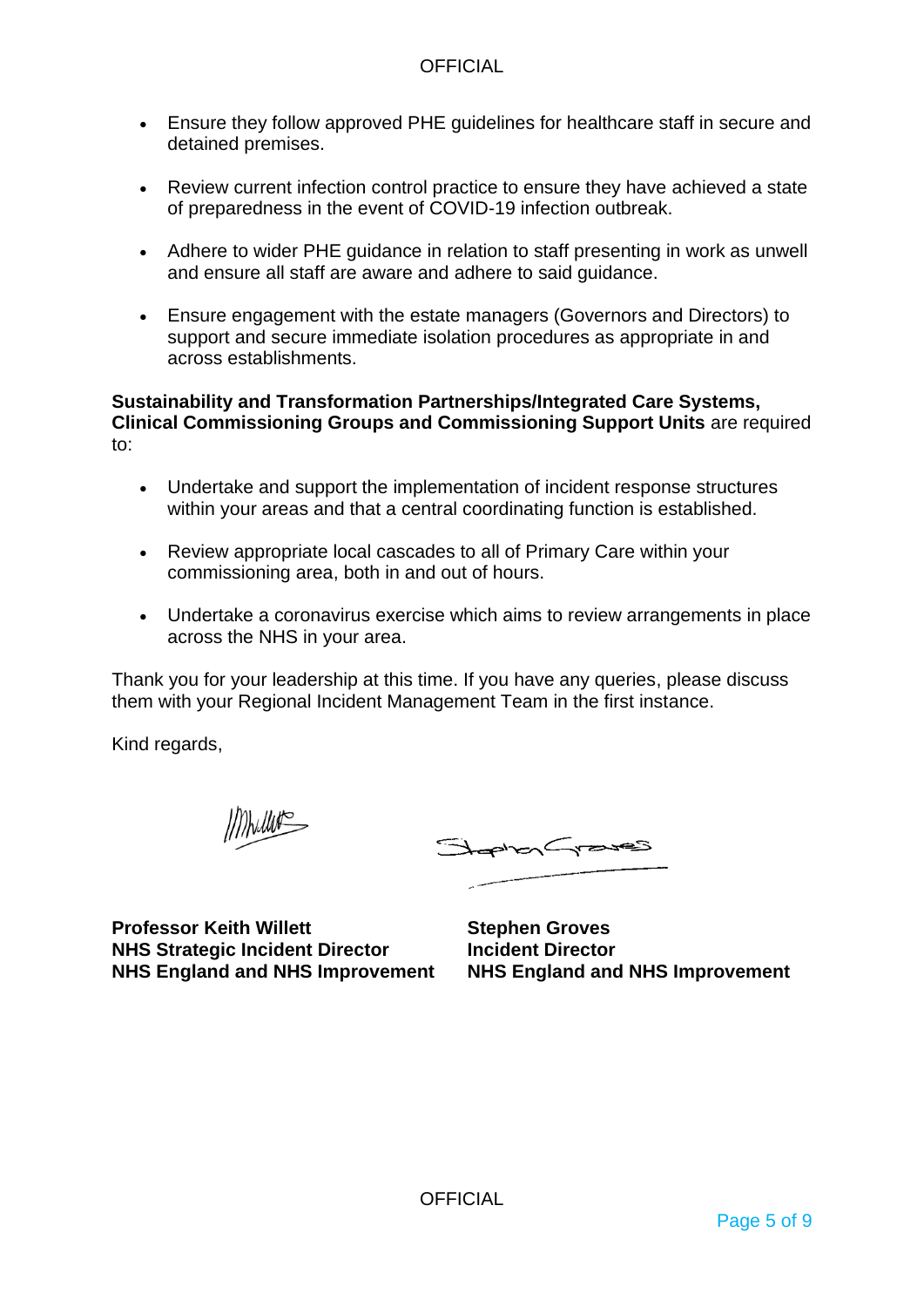### **Annex A: COVID-19 case detection for intensive care admissions**

In recent days, new COVID-19 infections have been diagnosed in intensive care units in a number of European countries, without any epidemiological links to high risk areas. Nosocomial transmission has occurred in these units affecting other patients and staff. It is essential that we detect cases admitted to intensive care at the earliest opportunity.

### **We are requesting that all Intensive Care Units and Severe Respiratory Failure (ECMO) centres commence case detection.**

Those trusts which have already begun case detection early, as part of the SCOVER system, should continue.

#### **Case detection**

The case detection process **does not apply** to any patients that meet the current COVID-19 case definition. These patients should be isolated and tested as usual, according to the PHE [guidance.](https://www.gov.uk/government/publications/wuhan-novel-coronavirus-initial-investigation-of-possible-cases/investigation-and-initial-clinical-management-of-possible-cases-of-wuhan-novel-coronavirus-wn-cov-infection)

**General and paediatric intensive care units** are asked to test all patients that meet the following criteria:

- Admitted to intensive care AND
- Presenting condition is an acute community acquired respiratory infection of any kind, regardless of known or suspected causative pathogen and clinical features.

**Severe Respiratory Failure (ECMO) centres** are asked to test all patients admitted through the SRF referral pathway, regardless of level of respiratory support required.

#### **Sampling**

The samples sent for testing should be nose and throat swabs in viral or universal transport medium and lower respiratory tract samples (e.g. BAL, ETA, or sputum) if available.

Residual samples from the samples used for clinical testing on admission (e.g. for routine influenza testing) can be used; if no residual sample is available, repeat nose and throat swabs in viral or universal transport medium as required, and lower respiratory specimens should also be sent if available.

As these samples are being submitted for early case detection there is no need to isolate these patients or take any other special measures outside normal care.

Staff should wear PPE as they would for managing severe influenza in ICU (e.g. gloves, aprons and fluid repellent mask) and should also follow their local PPE protocols for aerosol generating procedures, incorporating FFP3 respirator, eye protection, gown and gloves.

Please discuss this with your local microbiology/ virology department who will assist you in sending the samples to a PHE laboratory. The turnaround time for the test is 24 to 48 hours; the samples need to be received in the PHE laboratory before 8am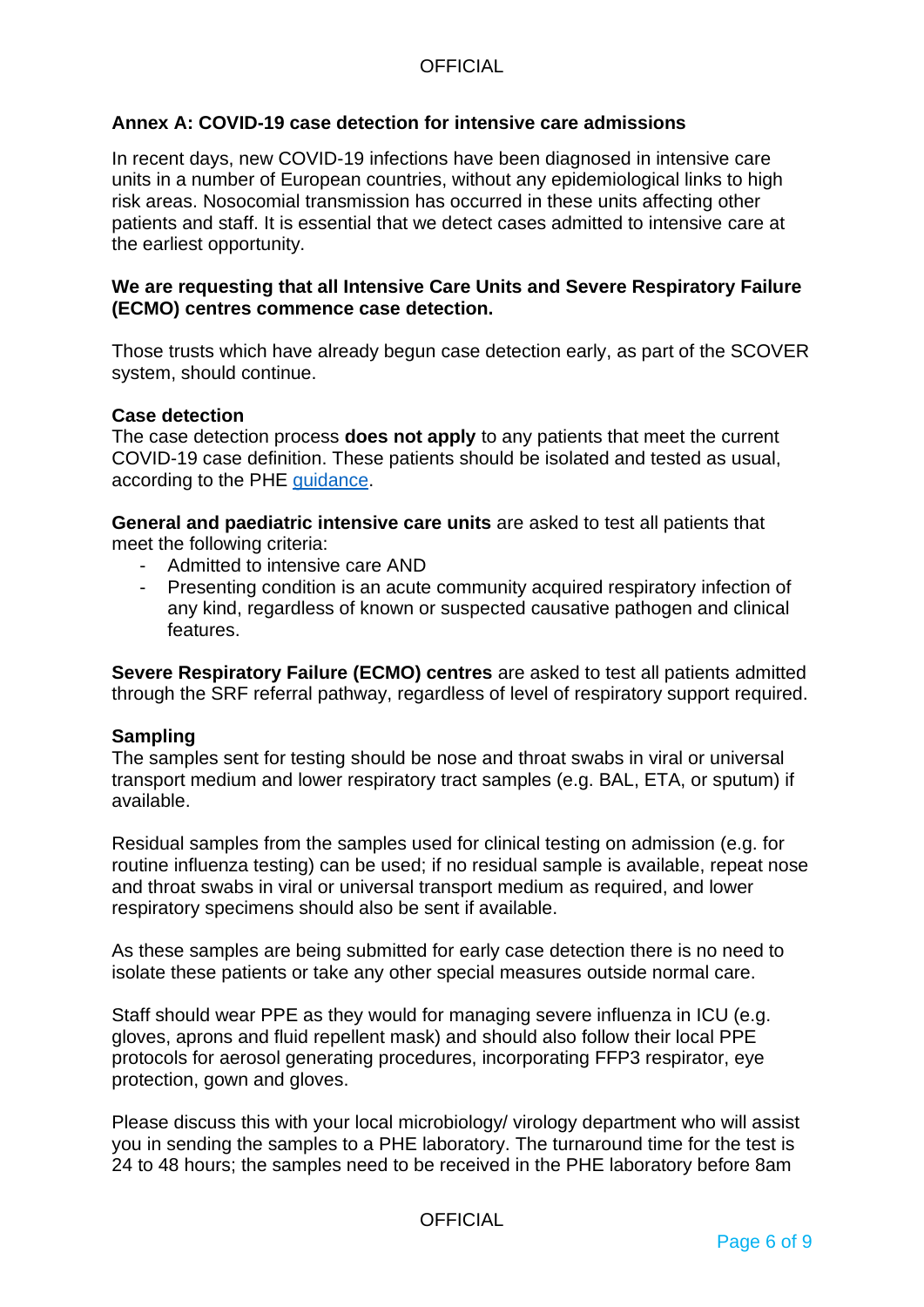to allow testing on that day. Results will be reported to your microbiology laboratory and positive results notified to the clinician rapidly for immediate management with the support of the NHS High Consequence Infectious Diseases Network.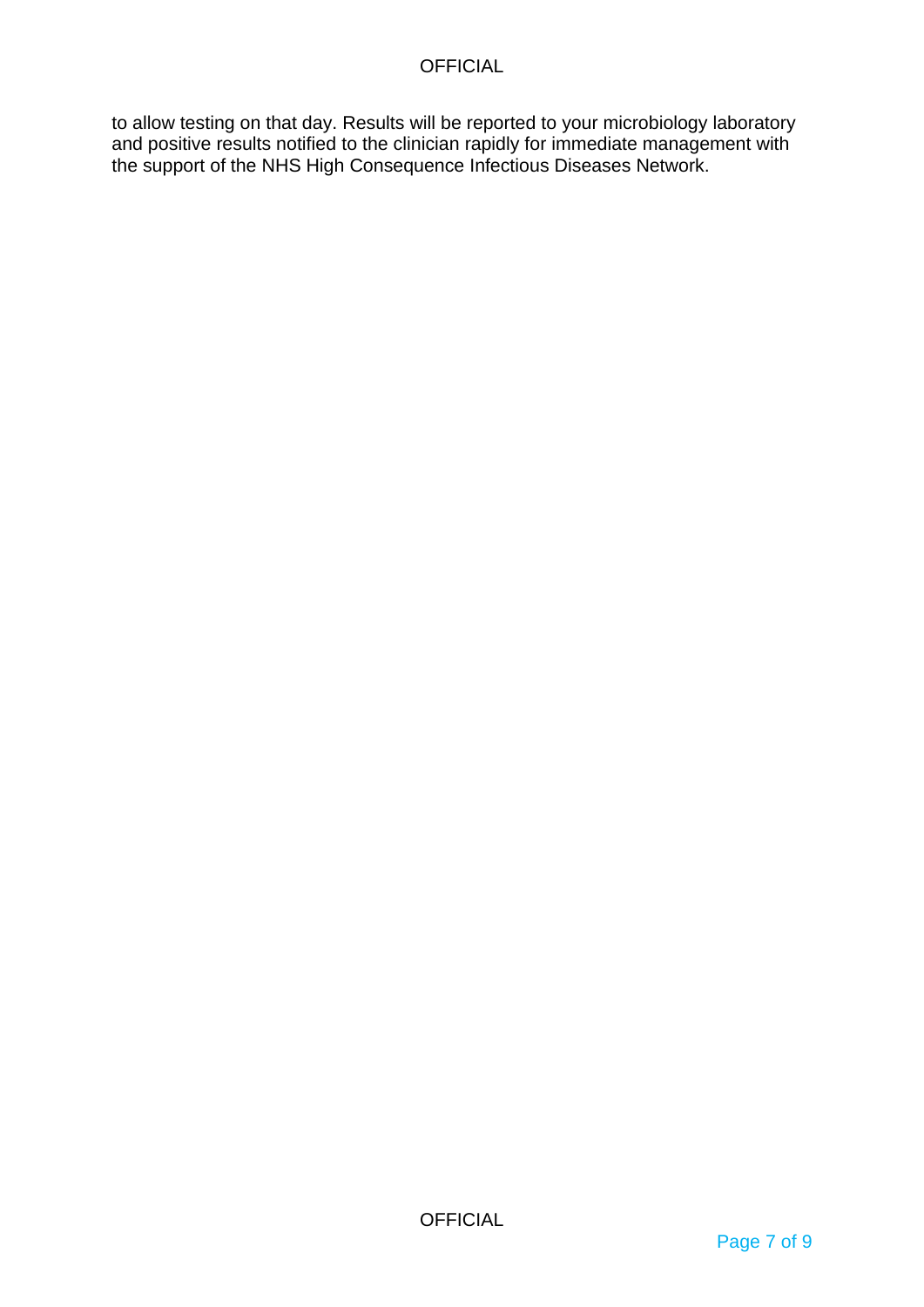# **Annex B: Decontamination of the NHS 111 coronavirus pod**

### **General principles**

The NHS 111 coronavirus pod ('the pod') will need full decontamination, with appropriate Personal Protective Equipment (PPE), following use by any individuals who are deemed to require diagnostic sampling following assessment by NHS 111.

Any associated designated waiting areas must also be decontaminated in line with this guidance and any staff performing decontamination must be fully trained in these protocols, and the appropriate donning and doffing of PPE.

If NHS 111 has determined that the suspected case does not require diagnostic sampling, then decontamination of the facility is not required and, if visibly clean, is deemed ready for the next individual.

### **Cleaning the pod once the patient has left the pod**

### **Preparation**

Once a suspected case has left the pod, the pod should not be used. The door should remain shut, if possible with windows opened and any air conditioning switched off, until it has been cleaned with detergent and disinfectant. Once this process has been completed, the pod can be put back in use immediately.

The responsible person undertaking the cleaning with detergent and disinfectant should be familiar with these processes and procedures and should collect all cleaning equipment and clinical waste bags before entering the room.

### **Personal Protective Equipment (PPE)**

Before entering the pod, perform hand hygiene then put on a disposable plastic apron and gloves. An FFP3 respirator does not need to be worn. If there is any reason to suspect a patient presents a higher risk, due to the length of time spent in the pod or their clinical symptoms, then a risk assessment of the need for additional PPE should be undertaken in conjunction with the trust infection prevention and control team.

### **On entering the pod to undertake cleaning and disinfection**

- keep the door closed with windows open to improve airflow and ventilation whilst using detergent and disinfection products
- bag all items that have been used for the care of the patient as infectious clinical waste
- ideally no linen should need to be used in the pod. If deemed essential (ie a blanket for warmth) then this should be bagged inside the pod in accordance with procedures for infectious linen.